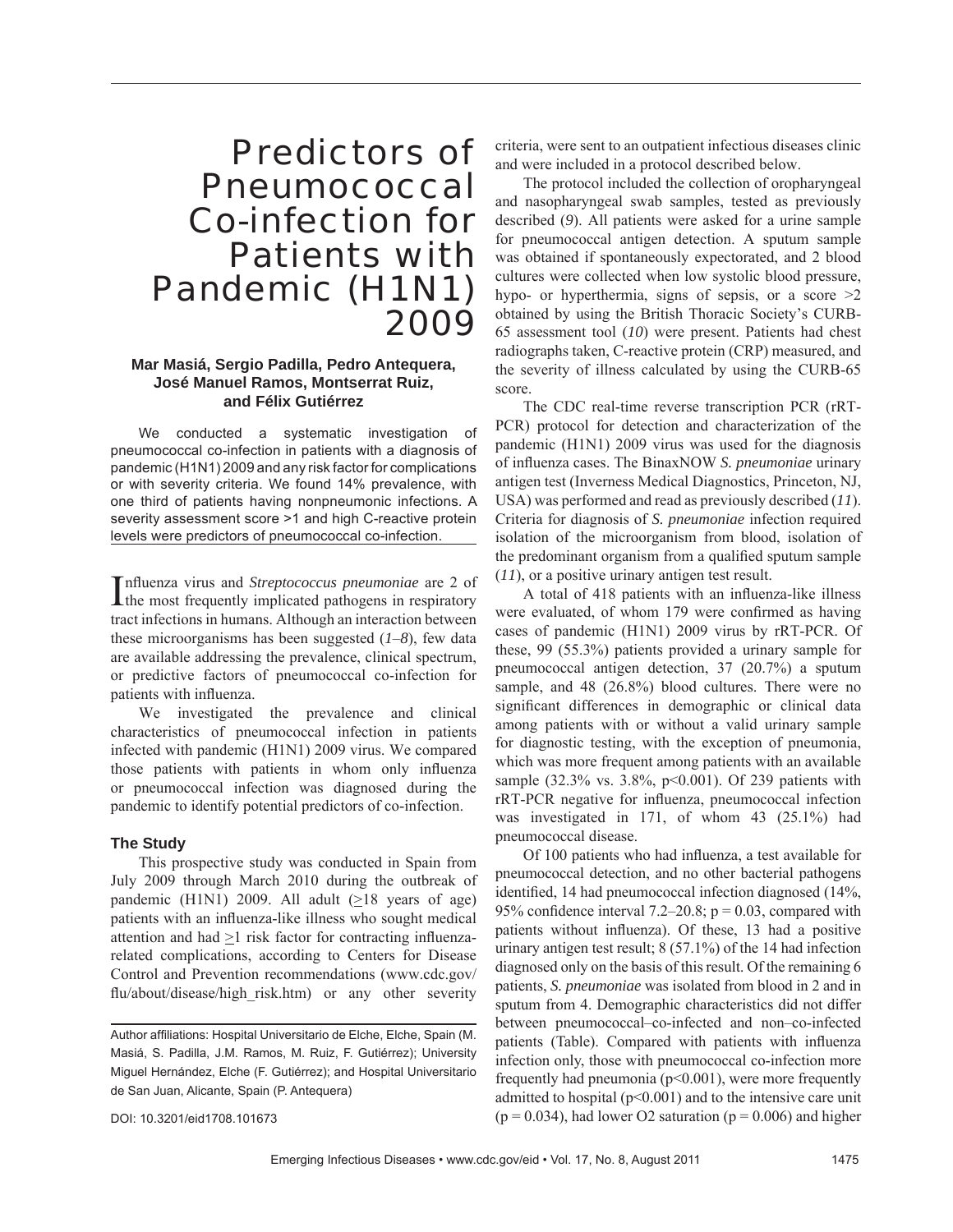### **DISPATCHES**

|                          | Influenza plus         | Influenza without  |           | Influenza plus     | Influenza plus       |           |
|--------------------------|------------------------|--------------------|-----------|--------------------|----------------------|-----------|
|                          | pneumococcal           | pneumococcal       |           | pneumococcal       | nonpneumococcal      |           |
| Variable                 | disease, $n = 14$      | disease, $n = 86$  | p valuet  | pneumonia, $n = 9$ | pneumonia, $n = 15$  | p valuet  |
| Female sex               | 8(57.1)                | 41 (47.7)          | 0.511     | 6(66.7)            | 7(46.7)              | 0.341     |
| Age, y                   | 42.1 (35.7-57.0)       | 39.2 (27.3-52.1)   | 0.371     | 39.7 (31.1-63.1)   | 43.6 (31.7-51.3)     | 0.788     |
| Concurrent conditions‡   | 10(71.4)               | 71 (82.6)          | 0.325     | 7(77.8)            | 11(73.3)             | 0.808     |
| Pregnancy                | 1(7.1)                 | 1(1.1)             | 0.188     | 1(11.1)            | 0                    | 0.261     |
| Decompensated            | 3(21.4)                | 15(17.4)           | 0.628     | 2(22.2)            | 5(33.3)              | 0.604     |
| concurrent condition     |                        |                    |           |                    |                      |           |
| HIV infection            | 0(0)                   | 8(9.3)             | 0.303     | 0                  | 2(13.3)              | 0.280     |
| Smoker                   | 3(21.4)                | 21(24.4)           | 0.908     | 2(22.2)            | 3(20.0)              | 0.782     |
| Alcoholism               | 2(14.2)                | 6(6.9)             | 0.293     | 1(11.1)            | 1(6.66)              | 0.674     |
| Hospital admission       | 12(85.7)               | 21(24.4)           | 0.000     | 9(100)             | 11(73.3)             | 0.090     |
| ICU admission            | 2(14.3)                | 2(2.3)             | 0.034     | 2(22.2)            | 1(6.7)               | 0.265     |
| Pneumonia                | 9(64.3)                | 15(17.4)           | 0.000     | 9(100)             | 15 (100)             | <b>NA</b> |
| Pneumococcal             | 2(14.2)                | <b>NA</b>          | <b>NA</b> | 1(11.1)            | 0                    | 0.303     |
| bacteremia               |                        |                    |           |                    |                      |           |
| Oliguria/anuria          | 0(0)                   | 1(1.1)             | 0.694     | 0                  | $\Omega$             | <b>NA</b> |
| $O2$ saturation <94%     | 3(21.4)                | 12(13.9)           | 0.403     | 2(22.2)            | 7(46.7)              | 0.311     |
| Axillary temperature, °C | 38.1 (37.5-38.9)       | 36.8 (36.4-37.8)   | 0.009     | 37.7 (37.5-38.8)   | 36.5 (35.9-37.8)     | 0.679     |
| $O2$ saturation, %       | $95(85.2 - 95.5)$      | 96.3 (94-98)       | 0.006     | $93(72 - 95)$      | 93 (78-110)          | 0.308     |
| CURB-65 score            | $0(0-2)$               | $0(0-1)$           | 0.201     | $2(0-2.5)$         | $0(0-1)$             | 0.156     |
| Confusion                | 4(28.6)                | 1(1.2)             | 0.000     | 4(44.4)            | 0                    | 0.005     |
| BUN level >20 mg/dL      | 2(14.3)                | 4(4.7)             | 0.628     | 2(22.2)            | 4(26.7)              | 0.808     |
| Respiratory rate >30     | 3(21.4)                | 3(3.5)             | 0.009     | 3(33.3)            | 1(6.7)               | 0.090     |
| breaths/min              |                        |                    |           |                    |                      |           |
| BP <90/60 mm Hq          | 2(14.3)                | 2(2.3)             | 0.034     | 2(22.2)            | 2(13.3)              | 0.572     |
| Age $>65$ y              | 2(14.3)                | 4(4.7)             | 0.159     | 2(22.2)            | 1(6.7)               | 0.265     |
| CURB-65 score >1         | 9(64.3)                | 62 (72.1)          | 0.550     | 5(55.5)            | 7(46.7)              | 0.673     |
| CURB-65 score >2         | 5(35.7)                | 3(3.5)             | 0.000     | 5(55.5)            | 1(6.7)               | 0.007     |
| C-reactive protein, mg/L | 190.7 (74.0-190.7)     | 26.6 (11.80-79.35) | 0.000     | 255 (134-320)      | 89 (60-162)          | 0.008     |
| Procalcitonin, ng/mL§    | $1.25(0.12 - 26.00)$ , | $0.5(0.1 - 0.5)$ , | 0.198     | 13.5 (0.59-27.70), | $0.5(0.08 - 6.03)$ , | 0.289     |
|                          | $n = 6$                | $n = 19$           |           | $n = 4$            | $n = 3$              |           |
| Death                    | $\mathbf 0$            | 0                  | <b>NA</b> | 0                  | 0                    | <b>NA</b> |

Table. Demographic and clinical data of patients with pandemic (H1N1) 2009 virus, by pneumococcal co-infection status, Spain, July 2009–March 2010\*

\*All values are number (%) for categorical variables and median (interquartile range) for continuous variables. NA, not applicable; ICU, intensive care unit; CURB-65, confusion of new onset, urea greater than 7 mmol/L (blood urea nitrogen [BUN] >19), respiratory rate >30 breaths/min, systolic blood pressure (BP) <90 mm Hg or diastolic blood pressure <60 mm Hg, age >65 (*10*).

 $\dagger$ The  $\chi^2$  or Fisher exact test was used for categorical variables and the Mann-Whitney test for continuous variables.

‡Asthma, chronic lung disease, heart disease, neurologic and neurodevelopmental conditions, blood disorders, endocrine disorders (such as diabetes mellitus), kidney disorders, liver disorders, metabolic disorders, weakened immune system, people <19 y of age who are receiving long-term aspirin therapy, persons who are morbidly obese (body mass index >40).

§Measured in patients with signs of sepsis; n values as shown

axillary temperature ( $p = 0.009$ ), and more frequently had the following CURB-65 score criteria: confusion  $(p<0.001)$ , respiratory rate  $>30$  breaths/min ( $p = 0.009$ ), and systolic blood pressure <90 mm Hg ( $p = 0.03$ ) (Table). CURB-65 score was >1 for 35.7% of patients with pneumococcal coinfection but only  $3.5\%$  of those with influenza infection only ( $p<0.001$ ). Levels of CRP were significantly higher in patients with influenza plus pneumococcal disease (190.7) mg/L vs. 26.6 mg/L;  $p \le 0.001$ ).

When only influenza cases with pneumonia were analyzed and those with pneumococcal co-infection  $(n =$ 9) were compared with patients in whom only influenza was identified ( $n = 15$ ), patients with pneumococcal coinfection more frequently had confusion ( $p = 0.005$ ), a CURB-65 score >1 ( $p = 0.007$ ), higher CRP levels (255)

mg/L vs. 89 mg/L,  $p = 0.008$ ), and a statistical trend to tachypnea  $>$ 30 (p = 0.09) and to higher hospital admission  $(p = 0.09)$  (Table).

Pneumococcal infection characteristics were also compared between patients with and without  $(n = 43)$ pandemic (H1N1) 2009 infection included in the study. Confusion according to CURB-65 criteria was more frequent among patients with both infections ( $p = 0.003$ ), while other clinical data did not differ between groups.

#### **Conclusions**

We found that the prevalence of concurrent pneumococcal infection was 14% in patients who had pandemic (H1N1) 2009 virus infection and any risk factor for influenza-related complications or who met severity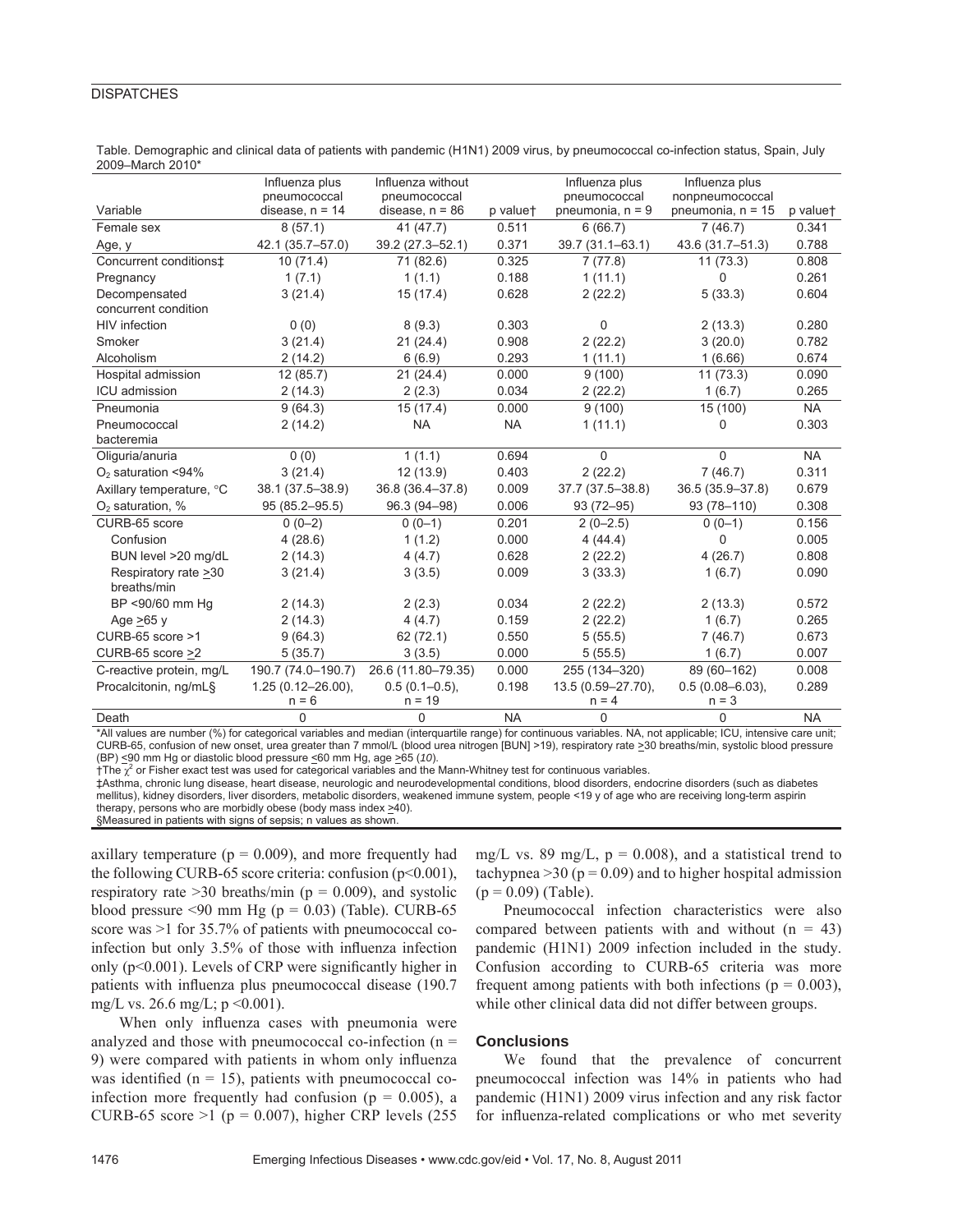criteria. Of note, infection in more than half these patients would not have been diagnosed if a pneumococcal urinary antigen test had not been performed. We evaluated the frequency of pneumococcal disease in patients with the pandemic (H1N1) 2009 virus through a systematic investigation by using validated diagnostic methods. Although a recent study identified a high frequency of *S*. *pneumoniae* and *Haemophilus infl uenzae* in nasopharyngeal swabs from patients with influenza  $A$  ( $H1N1$ ) tested by using molecular techniques  $(12)$ , their clinical significance and positive predictive value remain undetermined.

We characterized the clinical spectrum of pneumococcal infection accompanying influenza pandemic. Moreover, the systematic calculation of the CURB-65 score provided us a simple, objective, and useful tool for categorization of severity and comparison between patients. Although the prevalence of pneumococcal infection in patients with influenza might have been overestimated by more frequent urinary sampling among those with pneumonia, we found that more than one third of the patients had nonpneumonic pneumococcal infections. Compared with patients with influenza only, pneumococcal co-infected patients showed a higher severity of disease as defined by a higher frequency of CURB-65 criteria, lower  $O_2$  saturation, and more frequent admission to the intensive care unit. Furthermore, a CURB-65 score >1 was found to be a predictive factor of pneumococcal co-infection. Additionally, levels of CRP were also much higher in patients with pneumococcal infection. Although many co-infected patients also had pneumonia, a fact which might have explained the above-mentioned findings, the same predictive factors distinguished between influenza pneumonia and influenza plus pneumococcal pneumonia.

Pneumococcal infection was more prevalent among patients with a negative test result for influenza. This prevalence could be explained because, presumably, many of the noninfluenza patients met the influenza-like illness definition due to bacterial infection. However, it is unknown whether some of the influenza-attributable pneumococcal infection might have been underestimated, because *S. pneumoniae* might follow influenza after a lag period, and a delay in the request for medical attention might diminish the sensitivity of diagnostic tests for influenza. Nonetheless, data from treated patients have shown a median duration of viral shedding of 5 to 9 days and slower viral clearance with delayed antiviral drug administration (*13*).

In summary, the prevalence of pneumococcal coinfection during the influenza  $A$  (H1N1) 2009 pandemic was noteworthy, and it was associated with a higher severity of disease. In one third of the cases the clinical signs and symptoms did not indicate pneumonia, and more than one half could only be diagnosed with the urinary antigen test. A CURB-65 score >1 and CRP levels proved to be useful

tools to identify patients at higher risk for pneumococcal co-infection for whom physicians should adopt additional diagnostic and therapeutic measures.

Dr Masiá is an infectious diseases consultant at the University Hospital of Elche and assistant professor at University Miguel Hernández of Elche, Spain. Her primary research interests are community-acquired pneumonia and HIV.

#### **References**

- 1. Bisno AL, Griffin JPP, Van Epps KA, Niell HB, Rytel MS. Pneumonia and Hong Kong influenza: a prospective study of the 1968–1969 epidemic. Am J Med Sci. 1971;261:251–63. doi:10.1097/00000441- 197105000-00004
- 2. Schwarzmann SW, Adler JL, Sullivan RJ, Marine WM. Bacterial pneumonia during the Hong Kong influenza epidemic of 1968–1969. Arch Intern Med. 1971;127:1037–41. doi:10.1001/ archinte.127.6.1037
- 3. Morens DM, Taubenberger JK, Fauci AS. Predominant role of bacterial pneumonia as a cause of death in pandemic influenza: implications for pandemic influenza preparedness. J Infect Dis. 2008;198:962–70. doi:10.1086/591708
- 4. Jansen AG, Sanders EA, Van Der Ende A, Van Loon AM, Hoes AW, Hak E. Invasive pneumococcal and meningococcal disease: association with influenza virus and respiratory syncytial virus activity? Epidemiol Infect. 2008;136:1448–54. doi:10.1017/ S0950268807000271
- 5. Walter ND, Taylor TH, Shay DK, Thompson WW, Brammer L, Dowell SF, et al. Influenza circulation and the burden of invasive pneumococcal pneumonia during a non-pandemic period in the United States. Clin Infect Dis. 2010;50:175–83. doi:10.1086/649208
- 6. Murdoch DR, Jennings LC. Association of respiratory virus activity and environmental factors with the incidence of invasive pneumococcal disease. J Infect. 2009;58:37–46. doi:10.1016/j. jinf.2008.10.011
- 7. McCullers JA, McAuley JL, Browall S, Iverson AR, Boyd KL, Henriques Normark B. Influenza enhances susceptibility to natural acquisition of and disease due to *Streptococcus pneumoniae* in ferrets. J Infect Dis. 2010;202:1287–95. doi:10.1086/656333
- McCullers JA, Rehg JE. Lethal synergism between influenza virus and *Streptococcus pneumoniae*: characterization of a mouse model and the role of platelet-activating factor receptor. J Infect Dis. 2002;186:341–50. doi:10.1086/341462
- 9. Ortiz de la Tabla VO, Antequera P, Masiá M, Ros P, Martin C, Gazquez G, et al. Clinical evaluation of rapid point-of-care testing for detection of novel influenza  $A$  (H1N1) virus in a populationbased study in Spain. Clin Microbiol Infect. 2010;16:1358–61. doi:10.1111/j.1469-0691.2010.03159.x
- 10. British Thoracic Society. BTS guidelines for the management of community acquired pneumonia in adults: update 2009 [cited 2011 May 17]. http://www.brit-thoracic.org.uk/Portals/0/Clinical%20 Information/Pneumonia/Guidelines/CAPGuideline-full.pdf
- 11. Gutiérrez F, Masiá M, Rodríguez JC, Ayelo A, Soldán B, Cebrián L, et al. Evaluation of the immunochromatographic BinaxNOW assay for detection of *Streptococcus pneumoniae* urinary antigen in a prospective study of community-acquired pneumonia in Spain. Clin Infect Dis. 2003;36:286–92. doi:10.1086/345852
- 12. Palacios G, Hornig M, Cisterna D, Savji N, Bussetti AV, Kapoor V, et al. *Streptococcus pneumoniae* coinfection is correlated with the severity of H1N1 pandemic influenza. PLoS ONE. 2009;4:e8540. doi:10.1371/journal.pone.0008540